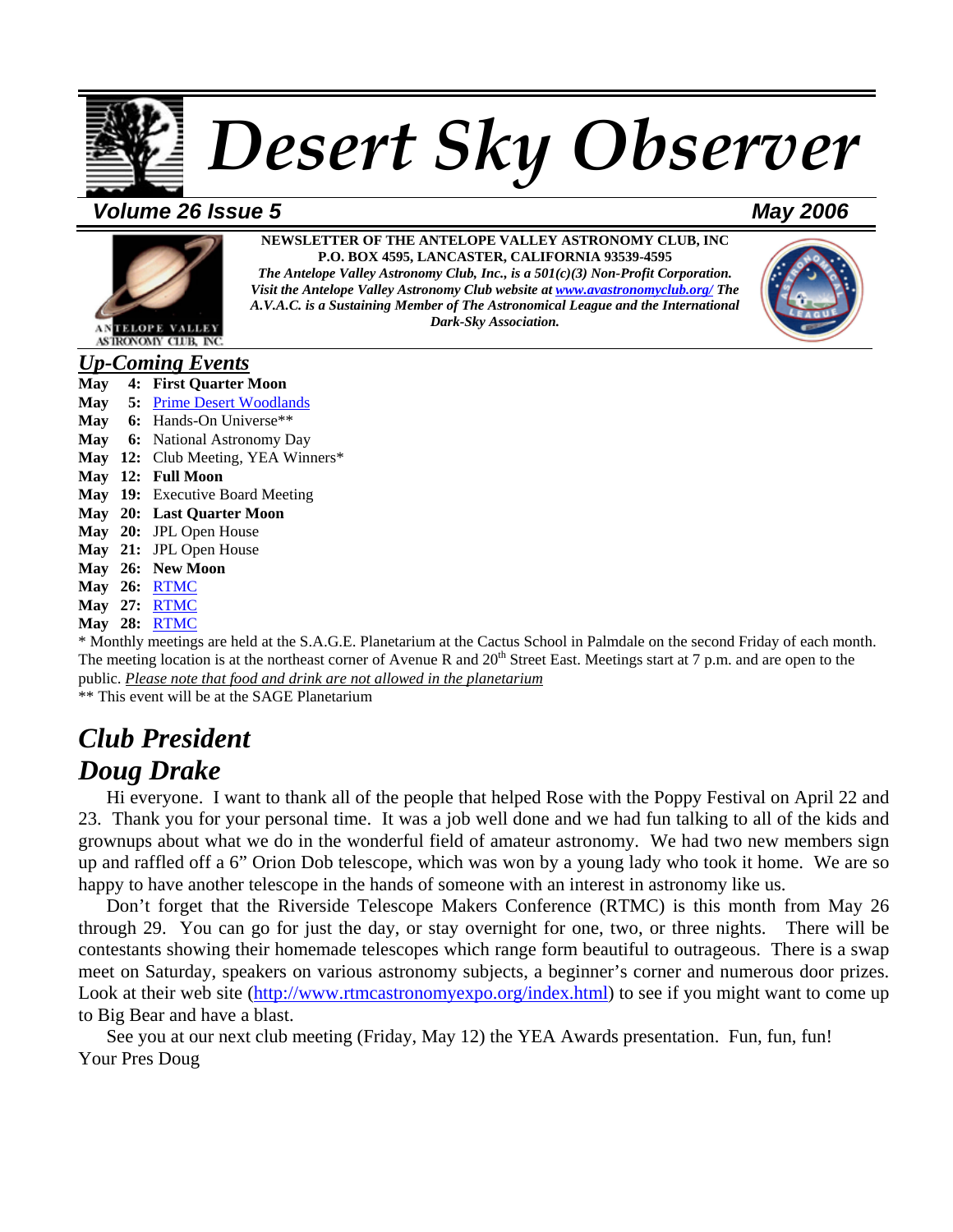## *Vice President Richard Hague*

Our May 12 meeting will celebrate the Youth Exploring Astronomy winners (YEA). Debora Pedroza will MC the ceremony. The youngsters, fifth through eighth grades, will be presented with prizes and have a special planetarium show by Jeremy. There will be various VIPs doing the presentations. Among them will be NASA, Scaled Composites, Mojave Spaceport, XCorp and local dignitary representatives. It will be a fun evening so please try and make it.

NASA's Mars Reconnaissance Orbiter successfully went into orbit last month. Since then, the spacecraft has been gradually tweaking its orbit through the process of aerobraking and taking test images of the red planet. When it is done with this its' orbit will be low and circular, just right for very high resolution pictures. Learn more about the mission and see images on the Orbiter home page.

+Mission home page… <http://www.marsprogram.jpl.nasa.gov/mro/>

+Mission news …. [http://www.nasa.gov/mission\\_pages/MRO/main/index.html](http://www.nasa.gov/mission_pages/MRO/main/index.html)

Coming in May: JPL's Open House, May 20 - 21, 9 a.m. to 5 p.m. Free to the public.

+ More information …. <http://www.jpl.nasa.gov/pso/oh.cfm>

Dick Hague

## *Director Community Development: Rose Moore*

The month of May starts off with a star party at the Prime Desert Woodlands on Friday, May 5<sup>th</sup> at 7 PM for Brownies and Girl Scouts. Doug has offered to be my main weather contact so I may notify everyone if the event has to be canceled. At this time I have David Abrass, Karole and Shane Barker, Phil Evans, and myself for the event. Doug may be available if he is not working. If anyone would like to volunteer to help out, please contact me. More help would be appreciated!

We will be contacting Ms. Santos at the Painted Turtle Camp at the beginning of May to see when she would like us to come out to do an astronomy event for the kids. We are also attempting to reschedule the star party for Vista San Gabriel School. The teacher Dan Molik is possibly looking at a Saturday date. We were approached by several individuals at the Poppy Festival, teachers and scout leaders, about having an astronomy event of some kind for their group. I'll keep you posted about any of these new events if and when they become more definite.

The Aerospace Walk of Honor will be Sept. 16th. Nancy Mossman will be contacting me the end of June concerning this. The application for the Palmdale Fall Festival will be mailed this week. The dates for that are October 14th and 15th. Some club members are still interested in a Mt. Wilson trip. As you may remember, it was canceled last year due to poor weather. When I have more information, I'll pass it along.

I will be setting up some contacts at the Antelope Valley Press and High Desert Broadcasting so that we may make public announcements regarding our events. Debra Basham has offered to help me on this. If anyone else is interested in helping us organize this, it would be greatly appreciated!!

For those going to RTMC the end of the month, have a great time and a safe journey! Rose Moore, Community Development Director

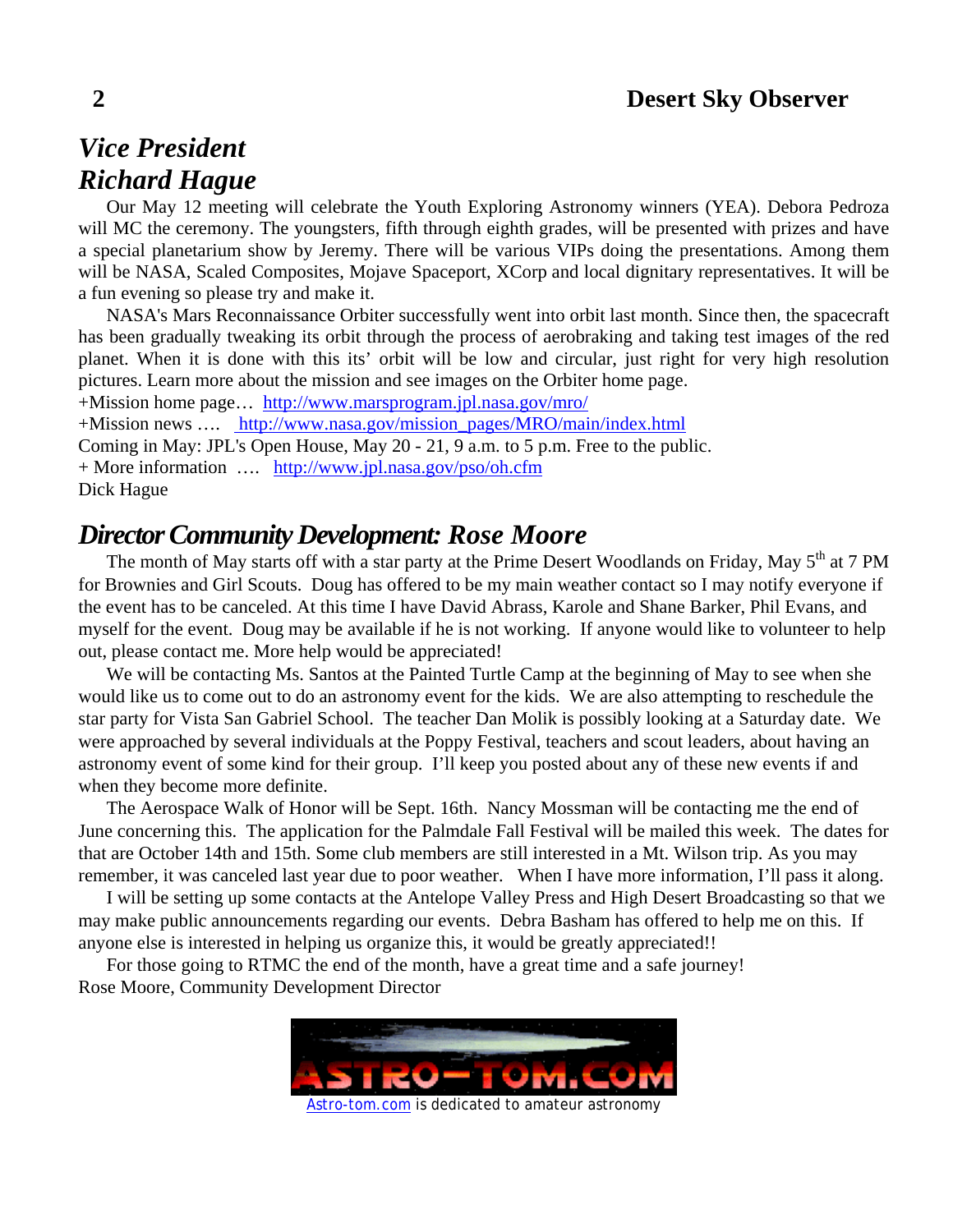## **3 Desert Sky Observer**

## *News and Headlines*

#### **Astronomical Events in Southern CA**

Keep up to date with Laura Woodard Eklund of the Mt. Wilson Observatory Association. She maintains a list of "**Events of Interest to Astronomy Lovers in Greater Los Angeles**".

<http://www.mwoa.org/events.htm>

#### **New Season on Mars**

There is a new panoramic view of the Martian Surface. The image was taken by Spirit just before the seasons change. Spirit will try and conserve energy to survive the Martian Winter in the Columbia Hills. <http://www.jpl.nasa.gov/missions/mer/images-print.cfm?id=1931>

#### **History of Astronomy Day**

The Astronomical League provides information about Astronomy Day, its history, facts, and future dates. <http://www.astroleague.org/al/astroday/astrofacts.html>

#### **Comet in Hercules**

Comet P73/Schwassmann-Wachmann 3 ejected a new fragment and now this fragment has broken into multiple pieces too. Astronomers aren't sure just how many pieces the comet will eventually break into. It reaches its closest point to the Earth on May 11, so we'll get our best view then. The fragments will reach their closest point to the Sun on June 7.

[http://science.nasa.gov/headlines/y2006/24mar\\_73p.htm](http://science.nasa.gov/headlines/y2006/24mar_73p.htm)

#### **Podcast Astronomy**

There are many free podcasts on iTunes about Astronomy. iTunes is free to download. After you have iTunes installed, click on podcasts from the source menu and then on podcast directory. This will take you to the podcast music store. From there follow the link that says "Science and Medicine." There are many good links, but one that I like is ""What's Up?" In Astronomy" from page 3. <http://www.apple.com/itunes/download/>

#### **Hubble Visits the SAGE**

The SAGE Planetarium will host a 4 foot by 6 foot image of M-82 taken by the Hubble Space Telescope. Be sure to check it out at the next meeting. [http://hubblesite.org/ne](http://hubblesite.org/newscenter/newsdesk/archive/releases/2006/14/)wscenter/newsdesk/arc hive/releases/2006/14/

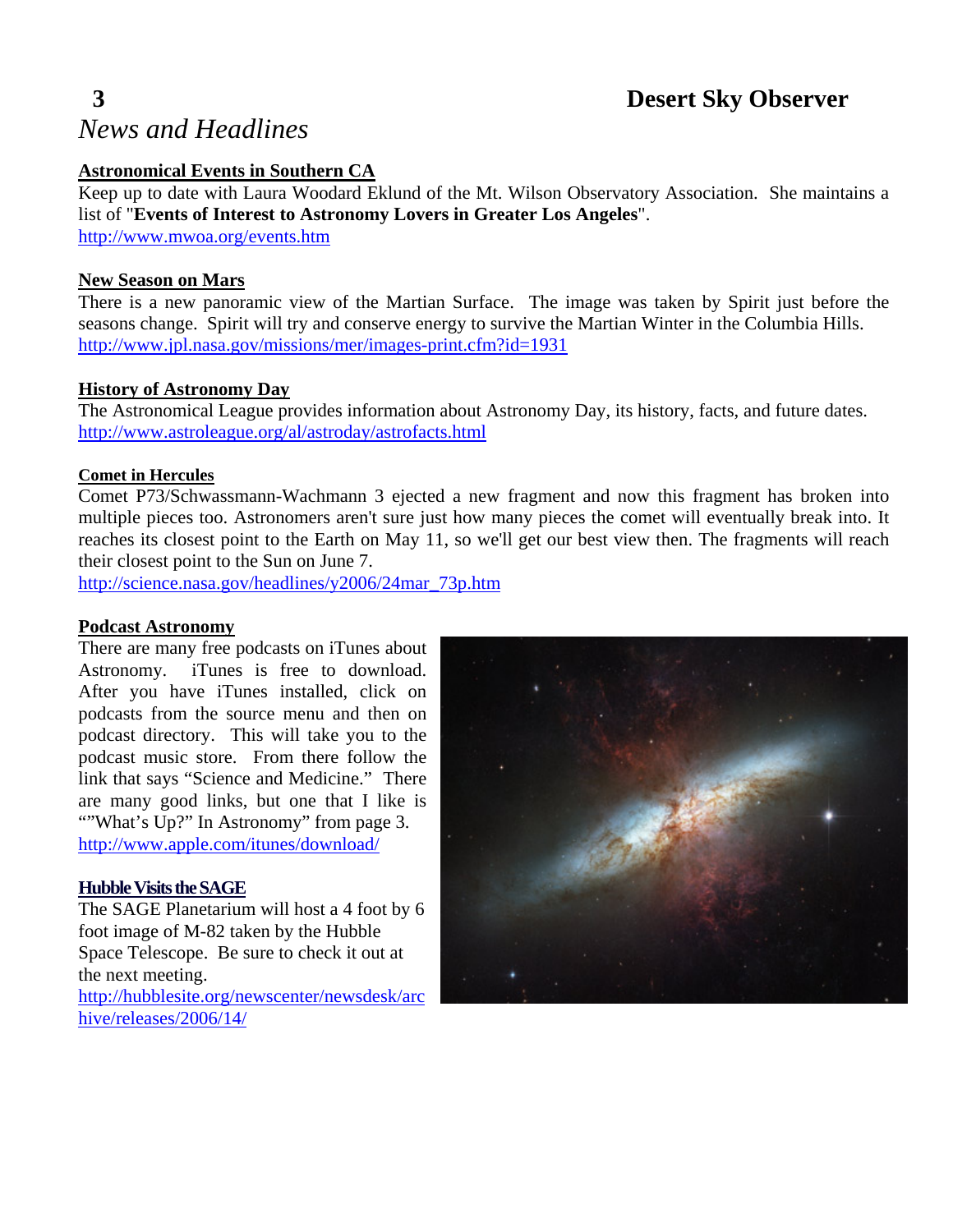

## Who Wants to be a Daredevil?

By Patrick L. Barry and Dr. Tony Phillips

When exploring space, NASA naturally wants to use all the newest and coolest technologies—artificial intelligence, solar sails, onboard supercomputers, exotic materials.

But "new" also means unproven and risky, and that could be a problem. Remember HAL in the movie "2001: A Space Odyssey"? The rebellious computer clearly needed some pre-flight testing.

Testing advanced technologies in space is the mission of the New Millennium Program (NMP), created by NASA's Science Mission Directorate in 1995 and run by JPL. Like the daredevil test pilots of the 1950s who would fly the latest jet technology, NMP flies new technologies in space to see if they're ready for prime time. That way, future missions can use the technologies with much less risk.

Example: In 1999, the program's Deep Space 1 probe tested a system called "AutoNav," short for Autonomous Navigation. AutoNav used artificial intelligence to steer the spacecraft without human intervention. It worked so well that elements of AutoNav were installed on a real mission, Deep Impact, which famously blasted a crater in Comet Tempel 1 on July 4, 2005. Without AutoNav, the projectile would have completely missed the comet.

Some NMP technologies "allow us to do things that we literally could not do before," says Jack Stocky, Chief Technologist for NMP. Dozens of innovative technologies tested by NMP will lead to satellites and space probes that are smaller, lighter, more capable and even cheaper than those of today.

Another example: An NMP test mission called Space Technology 9, which is still in the planning phase, may test-fly a solar sail. Solar sails use the slight pressure of sunlight itself, instead of heavy fuels, to propel a spacecraft. Two proposed NASA missions would be possible only with dependable solar sails— L1 Diamond and Solar Polar Imager—both of which would use solar sails to fly spacecraft that would study the Sun.

"The technologies that we validate have future missions that need them," Stocky says. "We try to target [missions] that are about 15 to 20 years out."

A menagerie of other cool NMP technologies include ion thrusters, hyperspectral imagers, and miniaturized electronics for spacecraft navigation and control. NMP focuses on technologies that have been proven in the laboratory but must be tested in the extreme cold, vacuum, and high radiation environment of space, which can't be fully recreated in the lab.

New NMP missions fly every year and one-half to two years, taking tomorrow's space technology for a daredevil test drive.

This article was provided by the Jet Propulsion Laboratory, California Institute of Technology, under a contract with the National Aeronautics and Space Administration.



Artist's rendering of a four-quadrant solar sail propulsion system, with payload. NASA is designing and developing such concepts, a sub-scale model of which may be tested on a future NMP mission.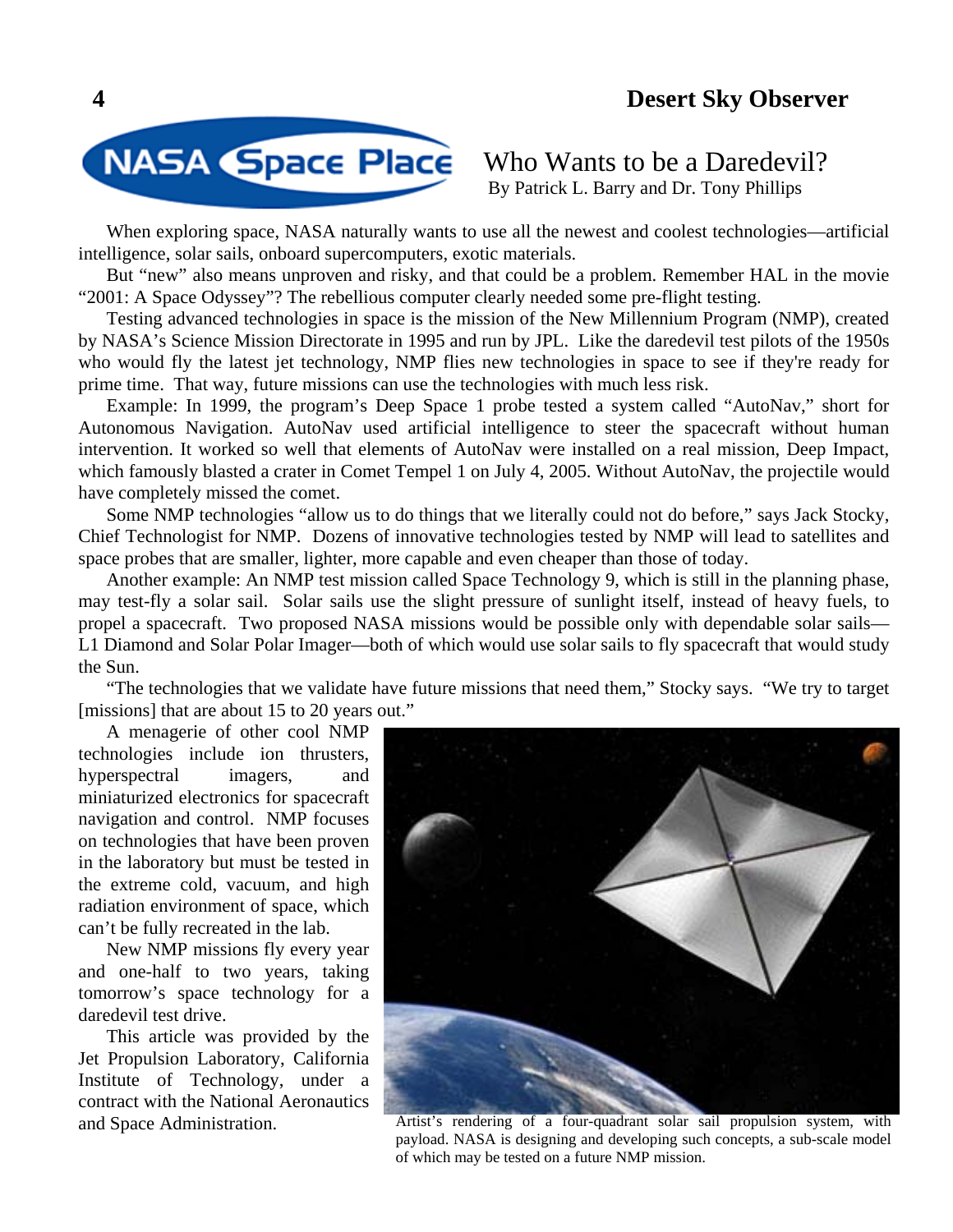## *Did you know* **?** *? ?*

The Hubble Space telescope is 16 years old. Not bad for a telescope with a spherical aberration problem! *? ? ?*

## *A.V.A.C. Board Members*

| <b>President:</b><br>Doug Drake                                                                                                     | $(661)$ 724-0849   | president@avastronomyclub.org      |
|-------------------------------------------------------------------------------------------------------------------------------------|--------------------|------------------------------------|
| <b>Vice-President:</b><br><b>Richard Hague</b>                                                                                      | $(661) 724 - 1623$ | vice-president@avastronomyclub.org |
| Secretary:<br>Larry Ochsner                                                                                                         | $(661)$ 274-9006   | secretary@avastronomyclub.org      |
| <b>Treasurer &amp; Astronomical League Coordinator:</b><br>$(661)$ 269-5428<br>treasurer@avastronomyclub.org<br><b>Steve Trotta</b> |                    |                                    |
| Director of Community Development & Club Librarian:<br>$(661)$ 822-4580<br>Rose Moore<br>community@avastronomyclub.org              |                    |                                    |
| <b>Newsletter Editor:</b><br>Jeremy Amarant                                                                                         | $(661)$ 273-7646   | newsletter@avastronomyclub.org     |

| <b>Club Historian:</b>         |                  |                               |
|--------------------------------|------------------|-------------------------------|
| Tom Koonce                     | $(661)$ 943-8200 | Takoonce@aol.com              |
| <b>Webmaster of Club Site:</b> |                  |                               |
| <b>Steve Trotta</b>            | $(661)$ 269-5428 | webmaster@avastronomyclub.org |

## *A.V.A.C. Membership Information*

Membership in the Antelope Valley Astronomy Club is open to any individual.

The Club has three categories of membership.

- Family membership at \$30.00 per year.
- Individual membership at \$25.00 per year.
- Junior membership at \$15.00 per year.

Membership entitles you to…

- Desert Sky Observer–monthly newsletter.
- The Reflector–the quarterly publication of the Astronomical League.
- The A.V.A.C. Membership Manual.
- To borrow club telescopes, binoculars, camera, books, videos and other items.

The Desert Sky Observer is available as a separate publication to individuals at a cost of \$10.00 per year. Subscription to the Desert Sky Observer does not entitle the subscriber to membership in the Antelope Valley Astronomy Club and its associated privileges.